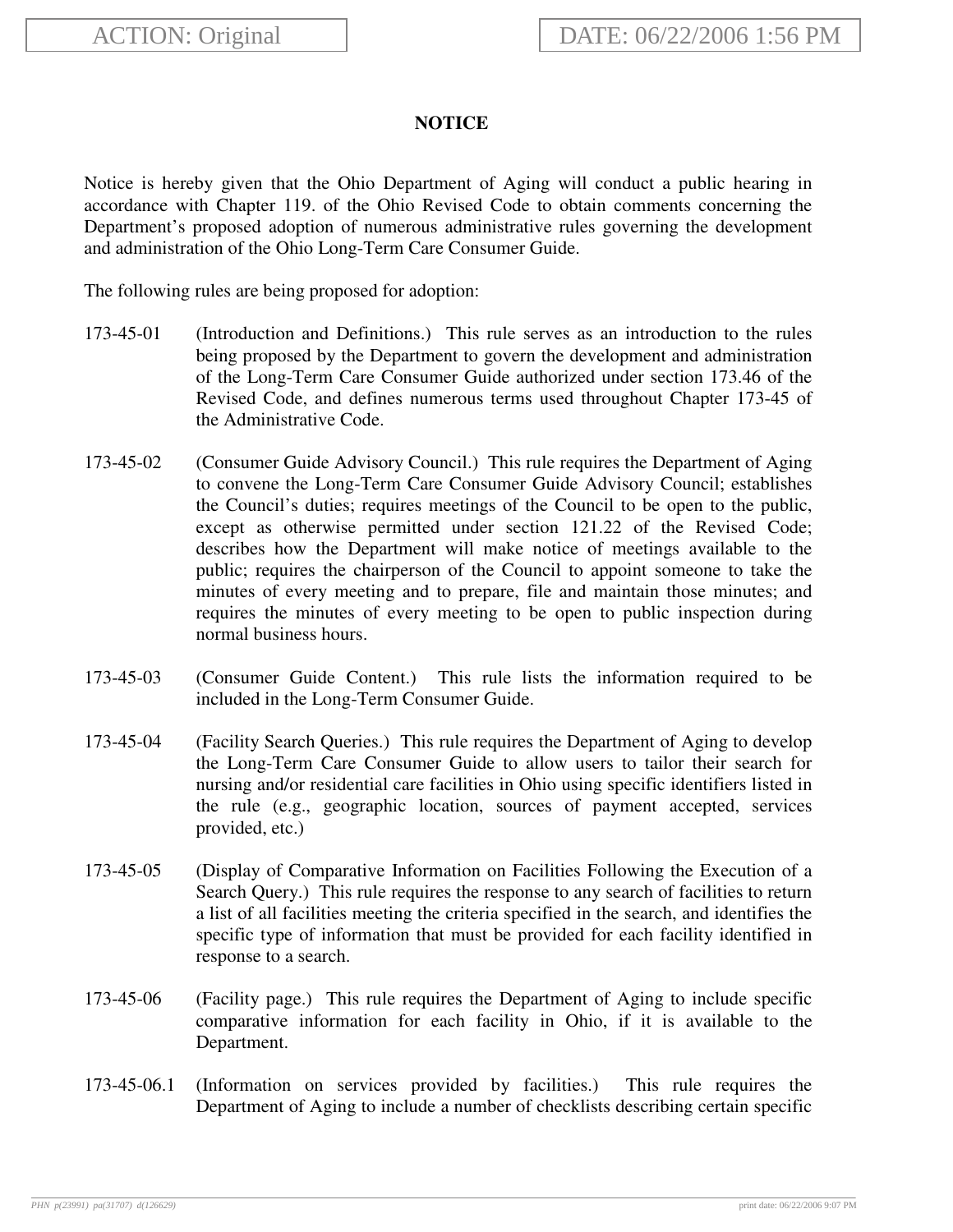services provided by, or in affiliation with, each facility identified in response to any search of the Ohio Long-Term Care Consumer Guide; mandates the content of certain lists; and requires the Department to obtain certain information from the facilities listed in the Guide and to allow facilities to supplement the information provided in order to ensure an accurate description of the services provided through special care units within the facilities.

- 173-45-06.2 (Facility Staffing Information.) This rule requires the Department of Aging to include certain facility-specific staffing information specified in the rule for each facility that the website identifies in response to searches by consumers.
- 173-45-07 (Quality Measures for Nursing Facilities.) Requires the Department of Aging to incorporate into the Consumer Guide each facility's scores on the quality measures calculated by the U.S. Centers for Medicare and Medicaid Services, and dictates how it should be done.
- 173-45-08 (Regulatory Survey Data.) This rule requires the Department of Aging to incorporate into the Consumer Guide certain specified data derived from the Ohio Department of Health's most recent survey of each facility; requires the Department to include a link in the guide that will allow users to view the current survey report and any plan of correction filed by the facility, if such documents have been made available to the Department; requires the Department to update the information weekly, to the extent the information is available to the Department; requires a specific disclaimer to appear with all information derived from facility surveys; requires the Department to retain a certain amount of information on its website for each facility; require the Department to surveys; requires the Department to retain facility survey data for four years; requires the Department to display facility survey data in peer groups with peer group and statewide averages.
- 173-45-09 (Facility Fees.) This rule establishes the consumer guide fee that is charged for nursing and residential care facilities in Ohio; requires the Department of Aging to circulate billing statements for the fees once every year, and specifies what information must appear on each statement; requires facilities to make full payment within thirty days of receiving a statement; provides that the Department will certify to the Attorney General the amount of any payment not received by the Department within forty-five days after the payment becomes due.

These rules are being proposed for adoption in an effort to implement sections 173.45 to 173.49 of the Revised Code, which require the Department to develop and publish a guide to long-term care facilities for use by individuals considering long-term care facility admission and their families, friends and advisors.

The hearing to which this notice applies will be conducted on **Wednesday, July 26, 2006** in the 9<sup>th</sup> Floor Conference Room A of the Department's offices at 50 W. Broad Street, 9<sup>th</sup> floor, Columbus, Ohio, 43215. The hearing will begin at 10:00 a.m. and will continue until all parties